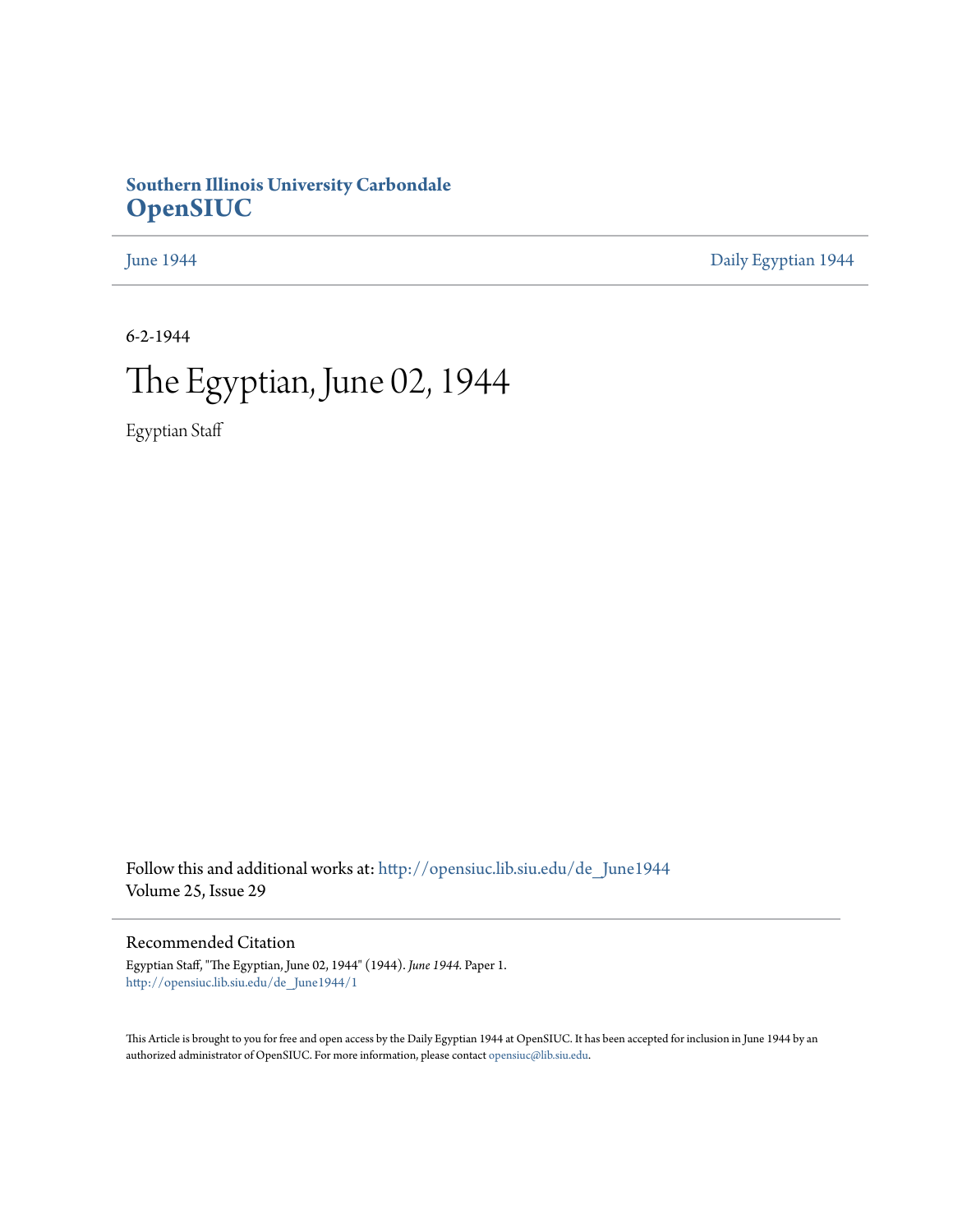



On the Editorial Page VOICE OF S. I. N. U. DARK MUBINGS RETURN, RICHES AND<br>PRIVILEGES OF FEW FUNDAMENTALS OF<br>INTERNATIONAL **ORGANIZATION** 

from a trip overseas with the

Editorial contributor to the Mod-

ern View, and Contributing editor

American Red Cross, has

NUMBER 29

### **FIRST SUMMER** Lyerla, Speaker At Last Of **SESSION BEGINS JUNE 12TH**

**VOLUME 25** 

The first summer acasion

The first summar session of<br>the first summar session of segments and conduct the model of segment<br>and conduct of segments to July 21. Summar term<br>must to July 21. Summar term<br>freedom will be held in freedom: <br>First Summar 1:00-M-P Inclusive<br>|1:00-M-P Inclusive<br>|ccond Summer-Session

**Post War Discussion Series** 

Mr. O. W. Lyerla, of Herrin, was speaker at the All-School-<br>Post-War Discussion belo later We choole in the Little Theorem big later the School-<br>in the Little Theorem big later the choice in the term of the top infinity.<br>

METEOROLOGY

**SCHOLARSHIP** 

Mr. Lyerla emphasized the fact **PRELEC AWARDED** are many assets, the most importment. It was also nointed out that just so is the human element the

|                  | FINAL EXAM SCHEDULE |                |
|------------------|---------------------|----------------|
|                  | Tuesday, June 6     |                |
| 1st hour classes |                     | $7:30-10:30$   |
| 2nd hour classes |                     | $10:30-1:30$   |
| 5th hour classes |                     | $1:30-4:30$    |
|                  | Wednesday, June 7   |                |
| 3nd hour classes |                     | $7:30-10:30$   |
| 4th hour classes |                     | $10:30 - 1:30$ |
| 6th hour classes |                     | $1:30 - 4:30$  |
|                  | Thursday, June 8    | ٠              |
| 7th nour casses  |                     | 7:30-10:30     |
| 8th hour classes |                     | $10:30 - 1:30$ |

CARBONDALE, ILLINOIS, FRIDAY, JUNE 2, 1944

# **BONÉ LEAVES TO TAKE POSI-TION AT DUKE**

Mr. Allan H. Bone. director of the S.I.N.U. band, has accepted a position as instructor in the Dosartment of Art Asthetics and Music at Duke University, located in Dorham, N. C. Mr. Bone who will teach in the division of Music Education at Duke, will serve as hand director and instructor in .....<br>nothodo and materials in music conducting and orchestration, the ory design for public school teach and problems in the leaching

of music in public schools.

Mr. Bone came to the S.J.N.U.<br>ampus in 1941 from the University

# **135 GRADUATES TO RECEIVE DEGREES AT COMMENCEMENT JUNE 9**

The Baccalaureate Service of Southern Illinois Normal University will be held in Shry-<br>ock Auditorium on Sunday, June 4th, at 5:00 p. m., and the Commencement Exercises<br>for the 1844 graduates will be held on Friday, June



Figure to the anti-matrix than 11 year and the set in the set in the set in the set in the set in the set in the set in the set in the set in the set in the set in the set in the set in the set in the set in the set in th



Capt. Sheppard

 $\hat{\mathbf{r}}$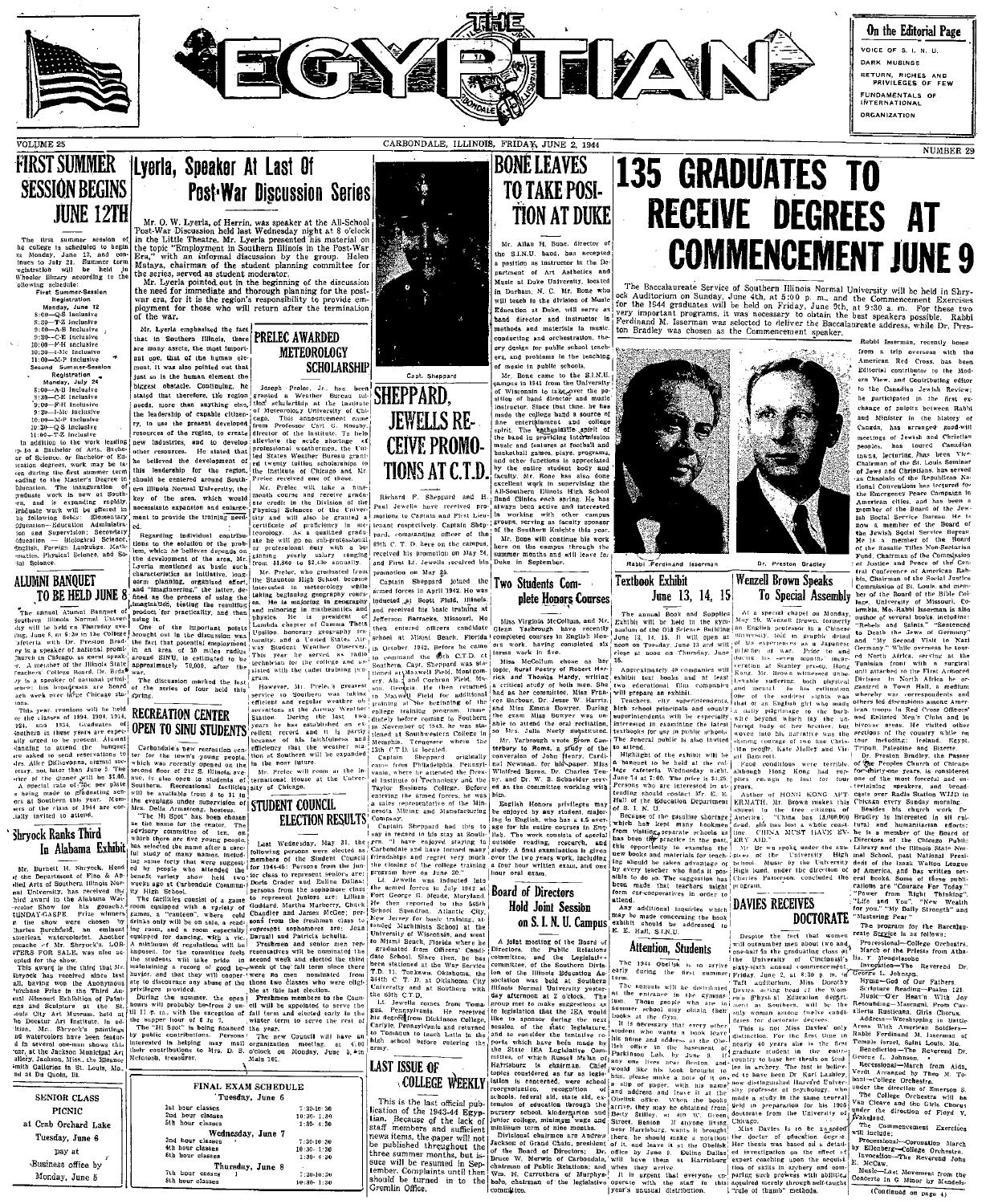**DARK MUSINGS** 

**6y DOROTHY SYKES** 

### The Guy Who Was Going to Have but One



ight, имен-<br>Melen.<br>MAXINE HABILES<br>Doualle Young

1942 Member 1041 **Pussocialed Collegiate Press** FIFTING TO CONTROL ADVERTISING BY AND STATIONS OF MATIONAL ADVERTISING SETTING BY AND HAND CONTROL TO A CONTROL THE CHARGES OF THE CHARGES OF THE CHARGES OF THE CHARGES OF THE CHARGES OF THE CHARGES OF THE CHARGES OF THE C

### **RETURN-RIGHTS AND PRIVILEGES OF FEW**

FANY HERMED ST FET IS and the second set of the set of the set of the set of the set of the set of the set of the set of the set of the set of the set of the set of the set of the set of the set of the set of the set of t



**UPIRATELES INTERFACE**<br>
For of the more unotable question of the contractions in the same of the UNITENCE of the United States have been talking and this in the case of the United States have been talking and this change

FIGURE 2017 (1 is called AN INTERNATIONAL U.S.K.<br>
FIGURE 2017 (1 is the second to the control is a state of the second to the second to the second to the second to the second to the second to the second to the second to t

- 
- 
- 
- 
- 

# H. MATAYA & J. JACOBS<br>Liberal Party Formed

**Propose Controller Controller Controller Controller Controller Controller Controller Controller Controller Controller Controller Controller Controller Controller Controller Controller Controller Controller Controller Con**  $\ddot{\phantom{0}}$ 

IT SEEMS...

Form of the state of the state of the state of the state of the state of the state of the state of the state of the state of the state of the state of the state of the state of the state of the state of the state of the s

 $\mathbf{a}$ 

### **WHAT YOU CAN DO TO. PREVENT WORLD WAR III**

# FUNDAMENTALS FOR PERMANENT UNITED<br>NATIONS ORGANIZATION

THE EGYPTIAN

1. IMMEDIATE ACTION: The United Nations and<br>their associates should proceed now to establish the general international organization. It should provide for eventual participation by all nations capable of fulfilling their responsibilities.

nume one representing the UNIVERSAL OBLIGATION: Aggressive war is a<br>crime against mankind. All nations must be bound<br>by the obligation not to resort to other than peaceful<br>means for the settlement of disputes.

3.4 PREVENTION OF AGGRESSION: The nations acting through the international organization should<br>agree to employ whatever means are necessary, including armed forces, to prevent aggression.<br>JUSTICE: The international organization must pro-

vide means for the pacific settlement of disputes and to schieve an ever greater degree of justice among nations. The PERMANENT COURT OF INTERNA-<br>TIONAL JUSTICE should be adopted as the supreme judicial tribunal of the international organization.

CONTROL OF ARMAMENTS: The international or CONTROL OF ARMAMENTS: The International origanization should fulfill the promise of the Atlantic<br>Charter by measures to "lighten for peace-loving peoples the crushing burden of armaments." The nations should reduce armaments progressively to agreed levels under the supervision of an armaments control commission

commission.<br>
S. RCONOMIC AND SOCIAL COLLABORATION: The<br>
international organization should promote cooperation<br>
international organization should promote cooperation<br>
anong the nations to secure wimproved-labor stand-<br>
ano

The graduation shows as two COMMANDS CONSTANTS of the product the product of the first third in the product of the first third, a real both of the first third, and the constant in which we can be even the product of the pr

sequence to the statution that connect to entriminal by . Its the college gradies of the state in the state of a state of the state of the state of the state of the state of the state of the state of the state of the stat

**Example 10** Intervalse the state of the state of the state of the latter unit of the latter unit of the latter and the state of the state of the state of the state of the state of the state of the state of the matter of

Three same strength is the preferred movies Wednesday inicht will Three same studients who preferred movies Wednesday inicht profer movies agains when the time comes and solve same of the product and the product state of

This is the Egyptian.................

We are against people who discriminate against other people, whether they thrive on the campus, in our state or in our country.

We are against myopic viewpoints, dogma, deception, avarice, cruelty and shall tirelessly strive to expose their advocates.

We helieve in worthwhile accomplishment, open-mindedness, race and religious tolerance, educational spp<br>ortunities for all peoples, and candid discussions of sphortunities for all peoples, and candid discussions of<br> $\,$ 

Our purpose is to seek enlightenment and stimulate<br>intelligent thinking.

G. I. Impression

pay the non-<br>
store,<br>
Maybe we should have charged<br>
admission or stressed the fact<br>
that cadets would be present.<br>
T. S.

G. I. Impression of calculation of the fact of the fact for the fact of the counterpart of the second term of the counterpart of the counterpart of the counterpart of the counterpart of the counterpart of the counterpart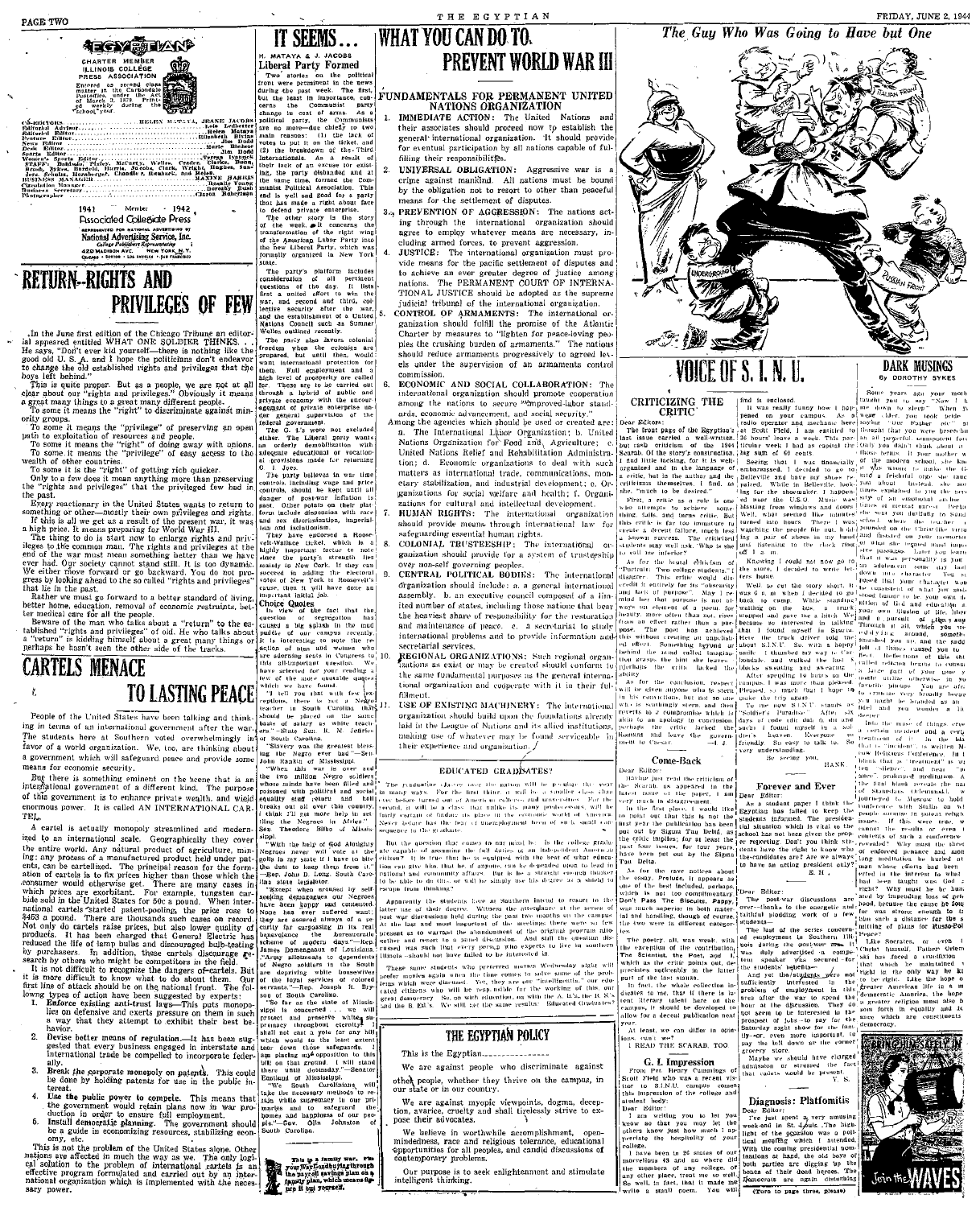### **ON THE SOCIAL FRONT**

By BALDWIN nninninn

KAPPA SIGMA<br>KAPPA SIGMA<br>L Keppa Sigma sorority PI KAPPA Summa sprofty held<br>
1's annual Spring tea last Summary<br>
1's and Spring tea last Summary<br>
May 28. The Mothers' Club of<br>
the sorotiv held its regular meet<br>
ing afterwards.<br>
SPANJSH Club had its an-<br>
nual Spring outi  $\overline{1}$ 

SHEK HALL<br>| Shek Hall went on a weln-<br>ast and swimming party to<br>| Qrehard lake last Tuesday

ded, passed to each washed down with ie campus|ho<br>∵8. – 11 is|<br>∴A – good – c∍

 $\label{eq:Q1} \underbrace{\mathbf{W}}_{\mathbf{M}}\left(\begin{matrix}\mathbf{Q}\mathbf{F},\mathbf{Q}\mathbf{F},\mathbf{S},\mathbf{M},\mathbf{M}\end{matrix}\right) = \left\{ \begin{matrix} \text{with the finite Gairer,}\\ \text{with the initial other of the system} \\ \text{the initial of the system} \\ \text{the initial of the system} \\ \text{the initial of the system} \\ \text{the final of the system} \\ \text{the final of the system} \\ \text{the final of the system} \\ \text{the final of the system} \\ \text{the final of the system} \\ \text{the final of the system} \\ \text{the final of the system} \\ \text{the final of the system} \\ \$ 

na, which we

emanticelity.<br>But the freal tragedy is that too<br>any of my people fall for the old





шшиу.<br>180616 со оверат!Уб

The second of the Termsters of the Termsters of the Termsters of the Termsters of the Termsters of the Termsters of the Coed Victor Certain and the Coed Victor Certain and the Certain of the Certain and the Certain of the

s Corps sponsore<br>| Exhibition in 1<br>| which included noosed a re

n, Ruth MeFeron.<br>
Mare Bleboe, an he<br>
Thra Pistey, Neva wond<br>
a McAfone Ruth car i<br>
Stabilever, Lois! pools<br>
served as vice;<br>
perced as vice;<br>
perced Mcorry posts<br>
in Good Mcorry (and )<br>
...

adentically are failing however  $\left[\begin{array}{c} 1.88 & 5.0 \times 10^{11} \text{ yr}^{-1} \text{ m}^{-1} \text{ cm}^{-1} \text{ cm}^{-1} \text{ cm}^{-1} \text{ cm}^{-1} \text{ cm}^{-1} \text{ cm}^{-1} \text{ cm}^{-1} \text{ cm}^{-1} \text{ cm}^{-1} \text{ cm}^{-1} \text{ cm}^{-1} \text{ cm}^{-1} \text{ cm}^{-1} \text{ cm}^{-1} \text{ cm}^{-1} \text{ cm}^{-1} \text{ cm}^{-1} \text{ cm}^{-1}$ Whichever repre<br>inted more stood manual Diplomatic pieces of Jegue 1 Last week 1 quoted<br>al on linguistic accordingly. The house and vote agent if Art led William<br>overlap quotation was taken from a free from Lee Caatle<br>record of the Lincoln-Douglas connect *Followine* 

a favor of suy Soli<br>way, the tar as 't<br>lity of the Even the nollical caughty white and black races: that I am done ∷nor e<br>making rouers or jurors of N+1<br>of qualityler them<br>not to intermarry with<br>pie. And jansmuch as<br>ces cannot live together<br>while the two remain<br>here must be a superior position  $\frac{m}{2}$ ing the superior posi assigned to the white race. Remember these words and then<br>dare you to admire his proclama-<br>on as an emblem of his faith in

party<br>Jegus<br>The

Any excuse you can give for<br>got upping your payroli sav-<br>lags will please Hitler, Hiro-<br>blio and puppei Mussolial,

lern 2

By MARIE BLEDSOE

NEW GUINEA<br>
VERETT LIPSEY, formerly a teacher<br>
The has been having adventures, but it .<br>Ing adventures, but let him tel<br>patralia, visited two universities<br>ears who live on the eucalyptus our output and Stephen Monday and Stephen Monday and Stephen Monday and Stephen Control and Stephen Control and Stephen Tennes Control and Stephen Control and Stephen Control and Stephen Control and Stephen Control and Ste  $\frac{1}{2}$ L"<br>The comearts of Home

ALL THE COMPONERS OF HONE of the SUC ALL THEORY GUINE (NEW GUINE 2). The in an advanced base. Class of the state of the state of the state of the state of the state of the state of the state of the state of the state of t owe<br>with information

 $\text{HORM}(T)$  of FICER BOILED IN OIL (Separate to the rank of 1.1 Communiter (equivalent to the rank of the rank of the separate of the separate to the separate to the separate in the separate in the separate in the separate  $-34$ have a very short haircut, and

compete and the set of the set of the set of the set of the set of the set of the set of the set of the set of the set of the set of the set of the set of the set of the set of the set of the set of the set of the set of r e.R. - nas<br>- FLIGHT Field, Libera stu- MOORE from Camp Pickett, Virginia . . . 1.<br>Press Officer, has the ties CHARLES O s, as District Press Officer, has the supervision of pressure in this<br>pervision of pressure is the supervision of pressure in the supervision of pressure<br>the set in A ROBERT W. EDWARDS was recently transfer the Naval Air T

In the control of the control of the control of the control of the control of the control of the control of the control of the control of the control of the control of the control of the control of the control of the contr

**Variou** ... Receiving a letter from a G. 1, Joe or Jane<br>about some of you there was nothing written<br>about you. Battle with ...<br>about you that why. Perhaps you gave the<br>"HeRIX" and to America. Let this be your<br>"H.T.CK. ieds high la

# **MUSICANA**

### By NORMAN O. CLARKE

uoted Art Kassel concerning jazz-struck kids<br>d with his jaw. This statement he mode real<br>astle tho! The names only SOUND alike).

u, aacsom, worset ma<br>noverty of technique' is<br>- wotsl of the jazz men<br>re for the advancement Thai or ever have been in favor pured men in some of the<br>ding voters or jurors of  $N \neq 0$  a good chorus.... And w **SWPH** so-called i good chorus<br>lelinquency it 100.00

Well, it looks as if the again. silly kids", perhaps he hasn't heen out of his narrow rven ar<br>masta m and his sweet music

when it features Bing Crosb "s orchestral in the population of the same that the core eting You-is particularly<br>eting You-is particularly<br>different or of Crosbs

**ITOIDEE THE SOLUTION EXECTS** we well with the two-singular particles and the stress of the Solution of the Solution of the stress of Crossby. Panel and the stress of the stress of the stress of the stress of the stress o

This is the hast. To my successor, (if there he one), it reading: and don't go in for the "hang-hair" stuff in a column Eare it for something cise (even thought it IS good!) To my Nice vacation, and ...<br>Happy Listenings!!



**STUDENT ART EXHIBIT FEATURED** 

he Annual Students' Art Ex-<br>It which opened May 21, In<br>Little Gallery, is an annual<br>Bit at which the best art work,<br>the year, done by students in represented by the represented by the work of Material Care in OPU:<br>Solomon the artist achieves in OPU:<br>No. 60,000 the artist achieves<br>variety of texture and excite<br>rhythms and oppolytions. The preliminary sketches, also by Mrs<br>Hodge, show the direct and spor avhibitad thouse, show the direct and s<br>
The sketches will be used 1<br>
The sketches will be used 1<br>
in larger watercolor paintings. watercolo Tota

> iver 118<br>NGC 118 ring.

**GREEN FIGS** 

By B. DHNN

15 M

in The Egyptian Key.

IN MEMORIAM

This is the first time ston<br>ure is being done in the Da nrst time ston<br>done in the De<br>first time pre<br>tle Gallery, THE LOVERS, by Mary Collard and Scheme and professional plece in the ceraz.<br>Tacais

annual exhibit:

THE EGYPTIAN

nguse mit still<br>' of å tt dagraa mic terra cotta meatum, The cerr<br>mic sculpture done by Dee Hayne work exhibited was done the direction Lul delightfully denced by THE SPANIEL

the forms hovering ornate

### **ROAD TO VICTORY EXHIBIT SCHEDULED**

Department of Flue & Ap-<br>Aris has scheduled the ex-<br>Road to Victory for a show-<br>the fattle Gallery June 25

sur rasse trans<br>exhibit constan bhotography of .<br>embled Edward Stetchen accompanied by C.<br>commentary. The<br>en cuculating for so Carl Sand plane die. der the auspices of The<br>Modern Art, New York

Food Conservation Conference Held On Campus A Pood Confervation Workers'<br>'onterence was held on the<br>outbern Minois Normal Univer-

outhern pinnos Normal Universed to the compute on Thursday, Jang-Jang-<br>Sa a training on Tenestary and Saturetory of the community can<br>inter enters located in Southern<br>thinks: - These computes, a part<br>of the War Food Produc a pai<br>on Pr

Carbondale ......<br>Communit

the di



**COMFORT** 

CARBONDALE WALGREEN

 $\begin{tabular}{l|c|c|c} & Mattu.\\ \hline & Mautu.\\ \hline & Nautu.\\ \hline & Sheckian\\ & MSMel\\ & NHolu.\\ \hline & NHolu.\\ \hline & NHolu.\\ \hline & NHolu.\\ \hline & NHolu.\\ \hline & NHolu.\\ \hline & NHolu.\\ \hline & NHolu.\\ \hline & NHolu.\\ \hline & NHolu.\\ \hline & NHolu.\\ \hline & NHolu.\\ \hline & NHolu.\\ \hline & NHolu.\\ \hline & NHolu.\\ \hline & NHolu.\\ \hline & NHolu.\\ \$ FARM AND HOME HOUR The feature of the Form and<br>The feature of the Form and<br>House Hour broadcast, heard each<br>Friday afternoon at 2 a'clack over at shortstop with those aftry <sup>1</sup><sup>50</sup> and shortstop of the same state is an above that the first care of the first of the first particular of the first particular the first particular the particular of the particular the I'lm "whole"<br>Ig the toprope<br>Ier at short<br>Will also nave  $\frac{1}{2}$  minihelped. 1 win and 1<br>eredit to the rest of the se, any fact and mg sets,<br>Student Exhibition is one<br>any other exceptional piece<br>any other exceptional piece<br>Were not mentioned, The<br>t will continue until the.  $10$   $e$ ive team . . . sice work! Again

Rural Ed. Workshop

The Rural Education Depa **MAMMMMA** dents enrolled in this course<br>have special help available in<br>Didustrial Education, Physical eation, Social Science, Natura<br>ence, and other special fields<br>\* work in this course will in oup conteress.<br>a demostration ma a creata ....<br>The Rural Workshop (Educ) ion 390) will meet in the Curri<br>blum Laboratory on the college<br>ampus, An unlimited number of

Capt. Eugene Dillow. U.S.M.O pal books, pamphlets, and re curriculum materials will be<br>in curriculum materials will be<br>itshen was... Ä. he second, third, and fifth<br>Kth hours (9:30-10:50 n. m.

22:00-1:381 22.00-1:30),<br>
Students may recister for the<br>
Students may recister for the<br>
Rural Education Workshop on<br>
Monday, June 12, during regular<br>
colloge registration, Inquiries con-<br>
cerning the Rural Workshop should<br>
be addresse



**CONGRESS BOWLING LANES** 

### **CONGRATULATIONS**

Are in order for everyone of you for the progress you made this year. May we wish you the best of luck in the years to come... When in need of Flowers no'matter where you might be remember we will still take care of your needs. Just write or phone



PACE THREE

**Six New Members** 

"I" Club Initiates

 $W$  LPF

### **RED BIRDS** WIN TWO

**ALLO JAMPO**<br>
The college Red Birds managed of rours w. all Million Red Event in the state of the state of the state of the state of the state of the state of the state of the state of the state of the position of the sta

Fenced by THE SPANIEL,<br>revealing the scalar series of the scalar series exhibited. PRIMITIVE HEAD<br>py Willman Watters, Aski is series of the simple of the simple<br>lifety and deficient for the same series and the series of th ollard es were made with<br>clay at shortstop with sketch of the bird and tools used<br>in store conting are also shown.<br>The Weaving done by College<br>and Recreational classes, include<br>colorful rate rugs, multicolored<br>scarfs, white starts, imperies, din-<br>ther sets, and hat and

Hele School

First Summer Term Flora, accompanied by Miss Jean Fr



Milk and Ice Cream **CITY DAIRY** 521 South Illinois